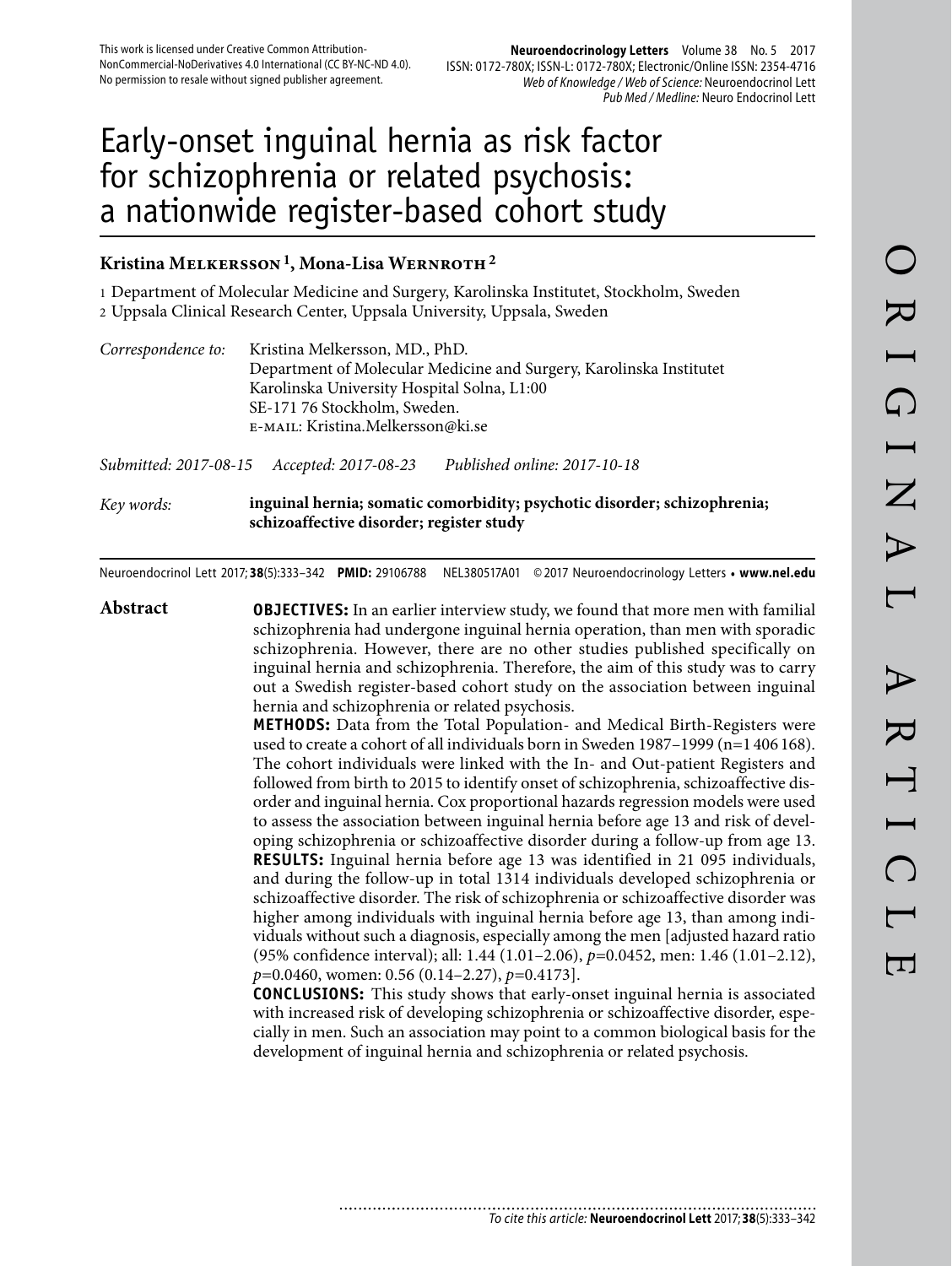# **INTRODUCTION**

Schizophrenia is a chronic psychotic disorder that affects approximately 0.5% of the population worldwide (Freedman 2003; McGrath *et al.* 2008). It usually afflicts people in late adolescence or early adulthood and continues throughout life (Freedman 2003). The aetiology of schizophrenia is still, in the main, unknown. Nevertheless there is strong evidence for a role of genetic factors in its aetiology (Craddock *et al.* 2005). There are also indications that schizophrenia is a systemic disorder and not only a brain disease (Flyckt 2001; Kirkpatrick *et al.* 2014).A comprehensive review of the literature on comorbid somatic diseases in schizophrenia shows that patients with schizophrenia have higher prevalences of HIV infection and hepatitis, osteoporosis, altered pain sensitivity, sexual dysfunction, obstetric complications, cardiovascular disease (CVD), dental problems and polydipsia than the general population, whereas rheumatoid arthritis and cancer occur less frequently (Leucht *et al.* 2007). Patients with schizophrenia have also an increased mortality compared to the general population (Brown 1997), and approximately half of this excess mortality is rooted in somatic diseases (Munk Laursen *et al.*  2011), of which CVD is the leading cause (Hennekens *et al.* 2005). The metabolic syndrome, a constellation of major risk factors for CVD including insulin resistance, dyslipidemia, diabetes mellitus, hypertension and overweight, is too more common among schizophrenia patients (Allison *et al.* 1999; Dixon *et al.* 1999; Leucht *et al.* 2007; Mukherjee *et al.* 1996; Ryan *et al.*  2003; Saari *et al.* 2005; Wu *et al.* 2013). Furthermore, neurologic abnormalities (i.e. structural and functional brain abnormalities with or without associated minor physical anomalies of the head, eyes, ears, mouth, hands and feet, movement disorders including dyskinesias, parkinsonism and catatonia, sensory abnormalities, neurologic soft signs and epilepsy) may co-exist with schizophrenia (Nasrallah 2005). Also a number of other specific somatic diseases and syndromes, such as autoimmune diseases, head injury, Kallman syndrome and the velocardiofacial syndrome are associated with increased risk of schizophrenia (Benros *et al.* 2011; Karayiorgou *et al.* 1995; Orlovska *et al.* 2014; Vagenakis *et al.* 2004; Verhoeven *et al.* 2013). The somatic abnormality, disease or syndrome either exists before the first diagnosis of schizophrenia (Benros *et al.* 2011; Karayiorgou *et al.* 1995; Nasrallah 2005; Orlovska *et al.* 2014; Sørensen *et al.* 2015; Vagenakis *et al.* 2004; Verhoeven *et al.* 2013) or is acquired during the lifetime after the schizophrenia has been diagnosed, where the schizophrenia illness itself, the lifestyle and the long-term treatment with antipsychotics all may be contributive factors to the development of the somatic comorbidity (Brown *et al.* 1999; Melkersson 2009; Melkersson & Dahl 2004; Nasrallah 2005; Saari *et al.* 2005; Sørensen *et al.* 2013).

In an earlier study, in which 95 patients with schizophrenia were interviewed regarding occurrence of somatic diseases, we found that three (6%) of 48 men with schizophrenia had undergone inguinal hernia operation before 29 years of age (Melkersson 2009). This finding is to be compared with 0.1% occurrence of inguinal hernia in the Swedish male general population in the same age-interval according to Statistics Sweden (www.scb.se, August 2015). All three men reported in addition heredity for schizophrenia (Melkersson 2009). Moreover, in a Danish register-based study (Sørensen *et al.* 2015), the diagnostic group of the digestive system was associated with schizophrenia, and within this group, inguinal hernia was one of the three most common diagnoses.

In Sweden, we have population- and health-registers with satisfactory validity of diagnoses and high technical quality (Dalman *et al.* 2002; Kristjansson *et al.* 1987), which are well suited for epidemiological studies. A recently published review over the last 30 years of Swedish register studies regarding causes for schizophrenia shows that these registers have contributed considerably to our understanding of several risk factors for schizophrenia (Harper *et al.* 2015). In our search in the Medline database, we have however not found any published register studies specifically concerning inguinal hernia or other abdominal wall hernias (Zöller *et al.*  2013) and schizophrenia. Therefore, to verify our finding from the earlier interview study (Melkersson 2009) in an independent and larger context, we carried out a Swedish population-based register study on the occurrence of schizophrenia or related psychosis in individuals with or without inguinal hernia or other abdominal wall hernias.

## **MATERIAL & METHODS**

The study was approved by the Regional Ethical Review Board, Stockholm, Sweden. A flow diagram of the study population is shown in Figure 1. Data from the Total Population- and Medical Birth-Registers were used to create a cohort of all individuals born in Sweden from January 1, 1987 to December 31, 1999 (n=1 406 168). Individuals who were lacking information about their mothers (n=3 685), had incomplete migration data  $(n=2944)$ , were part of multiple births  $(n=37375)$ , or had emigrated (n=51 296) or died (n=8 259) before 13 years of age were excluded. The final study cohort consisted of total 1 302 599 individuals living in Sweden at age 13 (Figure 1). Each individual in the study was identified by their personal identity number, which individual information is kept in Swedish registers and that also ensures accurate linkage of information between registers (Ludvigsson *et al.* 2009). However, to protect the integrity of the participating individuals of the study, the two holders of the registers, Statistics Sweden and the National Board of Health and Welfare in Sweden, replaced according to established practice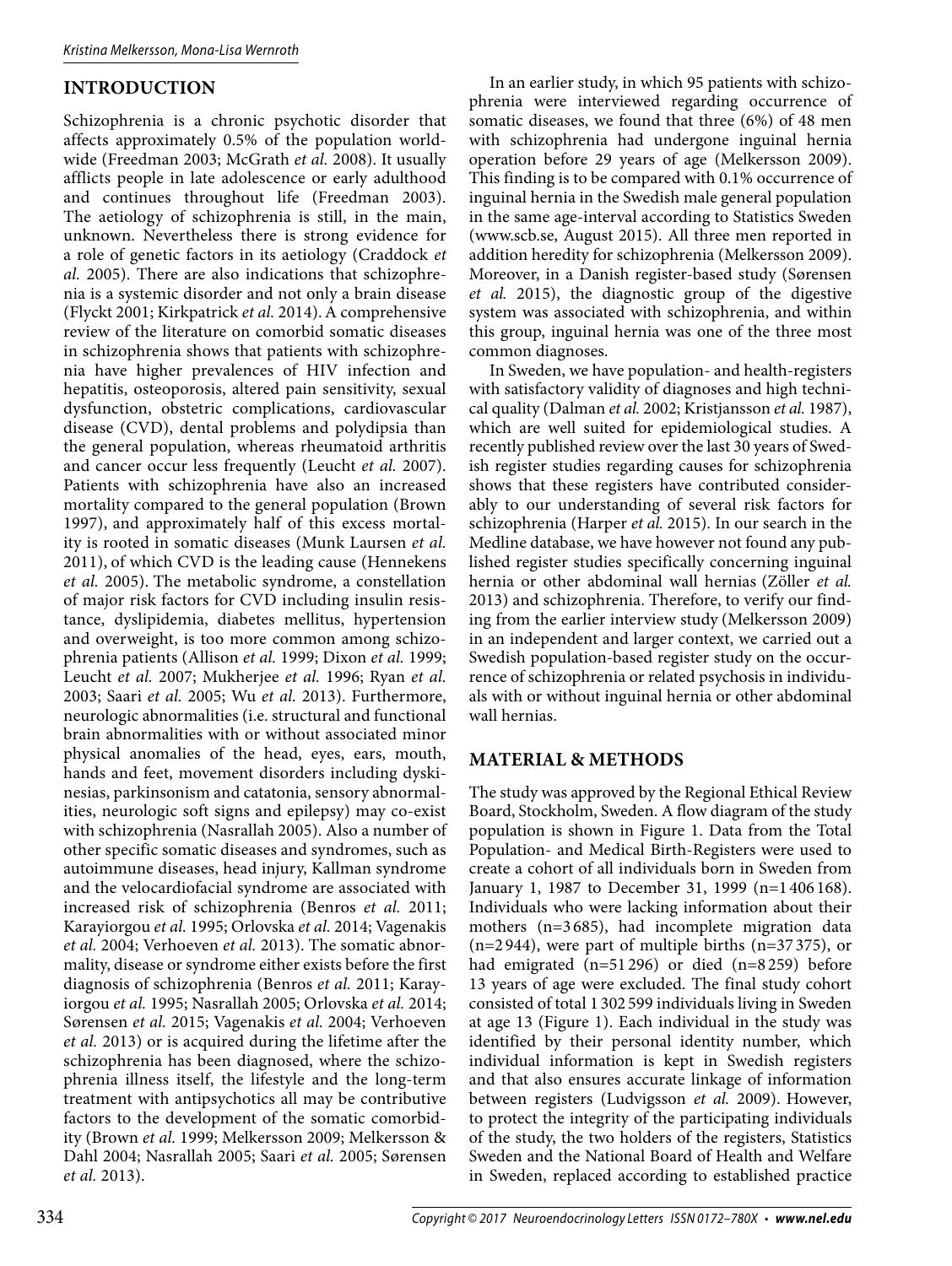

Fig. 1. Flow diagram of the study population. <sup>a</sup>Held by Statistics Sweden; <sup>b</sup>Held by the National Board of Health and Welfare in Sweden.

the personal identity numbers by unique serial numbers before delivering the data to us researchers (Ludvigsson *et al.* 2009).

The individuals of the study cohort were linked with the National In- and Out-patient Registers and followed to identify onset of schizophrenia, schizoaffective disorder, inguinal hernia and other abdominal wall hernias including surgery (Zöller *et al.* 2013), and as control, also onset of retained testicle including surgery, from birth until death, emigration or December 31, 2015, whichever came first (Figure 1). The Inpatient Register covers satisfactorily all general and mental hospital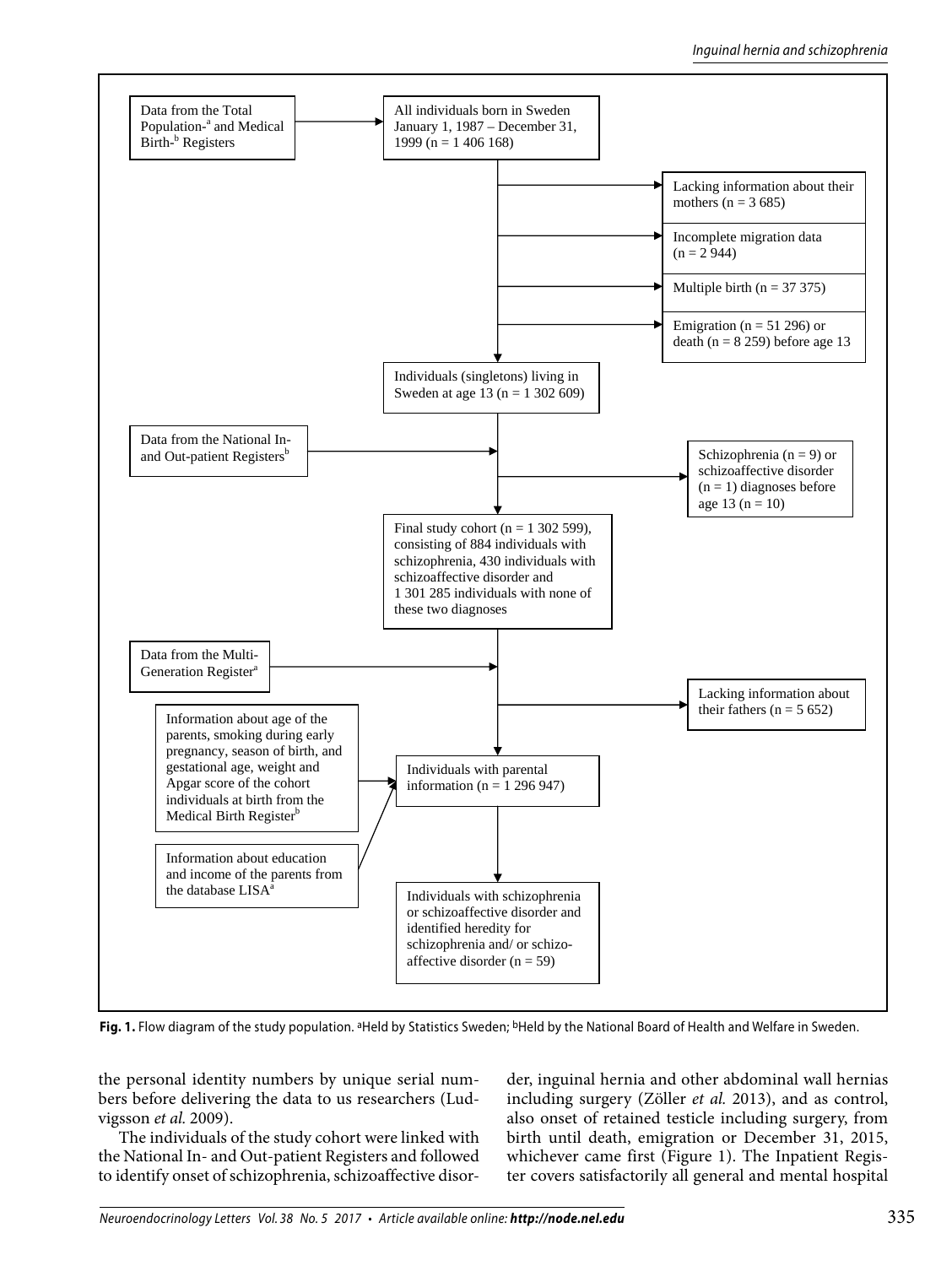### Kristina Melkersson, Mona-Lisa Wernroth

care in Sweden since 1969, and the Outpatient Register all general and mental outpatient care in Sweden since 2001. All diagnoses in the registers are defined according to The International Classification of Diseases (ICD) and all operations according to The Classification of Surgical Procedures (http://www.socialstyrelsen. se).The classification codes used for each diagnosis and operation in this study are given in Table 1. Individuals were categorized from the date of their first contact to a hospital or polyclinic with such a diagnosis and/ or operation. In addition, heredity for schizophrenia or schizoaffective disorder was established by linking data on the biological parents of the cohort individuals, derived from the Multi-Generation Register, with the In- and Out-patient Registers (Figure 1). Moreover, information about age of the parents, smoking during early pregnancy, season of birth, and gestational age, weight and Apgar score of the cohort individuals at birth was derived from the Medical Birth Register, while information about education and income of the parents was derived from the database LISA (Figure 1).

To assess the associations between inguinal hernia, other abdominal wall hernias or retained testicle before age 13 and risk of schizophrenia or schizoaffective disorder, we applied Cox proportional hazard (PH) models, using age as timescale. Follow-up started at age 13, and individuals with schizophrenia or schizoaffective disorder before age 13 were excluded (n=10). Individuals were censored at emigration, death or end of follow-up (December 31, 2015). We used a robust sandwich covariance matrix estimate to account for the lack of independence of individuals within the same

family. The assumption of PH was visually checked by plotting the Schoenfeld residuals against rank time and fitting a smooth curve with 95% confidence bands. To illustrate the association between inguinal hernia and risk of schizophrenia or schizoaffective disorder, we also calculated and plotted Kaplan-Meier estimates of the cumulative risk to the first occurrence of an event of schizophrenia or schizoaffective disorder. The results are reported both as unadjusted and adjusted hazard ratios (HRs) with 95% confidence interval (CI) and as incidence rates (IRs) per 100 000 person-years at risk with exact 95% CI.

Potential confounders were selected for adjustment based on directed acyclic graphs (Greenland *et al.* 1999) taking into account prior knowledge regarding their associations with inguinal hernia, schizophrenia and schizoaffective disorder (Bertelsen & Gottesman 1995; Christianson 1980; Craddock *et al.* 2005; Czeizel 1980; Harper *et al.* 1975, 2015; Kelsey *et al.* 1978; Kumar *et al.* 2002; Melkersson 2009; Mortensen *et al.* 1999; Nannestad Jorgensen *et al.* 1998; Peevy *et al.* 1986; Unal *et al.* 2016; Zammit *et al.* 2009). Hence, we adjusted for heredity for schizophrenia and/ or schizoaffective disorder, father's age at time of birth of the cohort individual, smoking during early pregnancy, season of birth, gestational age, and birth weight in relation to gestational age. Furthermore, to adjust for unmeasured and measured environmental and genetic confounding factors shared by siblings, we estimated a stratified Cox PH model conditional on sibling cluster (D'Onofrio *et al.* 2013). Only clusters with at least one schizophrenia- or schizoaffective disorder-event individual and at

|  | Tab. 1. Classification codes used for each diagnosis and operation in the study |  |  |  |  |
|--|---------------------------------------------------------------------------------|--|--|--|--|
|  |                                                                                 |  |  |  |  |

| Diagnosis and<br>operation                | ICD-8 codes <sup>a</sup> in<br>1969-1986 | ICD-9 codes <sup>a</sup> in<br>1987-1996 | ICD-10 codes <sup>a</sup> in<br>1997-2015 | Operation codes <sup>b</sup> in<br>1969-1996 | Operation codes <sup>b</sup> in<br>1997-2015 |
|-------------------------------------------|------------------------------------------|------------------------------------------|-------------------------------------------|----------------------------------------------|----------------------------------------------|
| Schizophrenia                             | 295.00-295.30, 295.60,<br>295.99         | 295A-295D, 295G,<br>295W, 295X           | F20.0-F20.3, F20.5,<br>F20.6, F20.9       |                                              |                                              |
| Schizoaffective<br>disorder               | 295.70                                   | 295H                                     | F25.0-F25.2, F25.8,<br>F <sub>25.9</sub>  |                                              |                                              |
| Inguinal hernia<br>Surgery                | 550.99, 552.99                           | 550A, 550B, 550X                         | K40.0-K40.4, K40.9                        | 4200-4206                                    | JAB                                          |
| Femoral herniac<br>Surgery                | 551.00, 553.00                           | 551A, 552A, 553A                         | K41.0-K41.4, K41.9                        | 4210, 4211, 4213                             | JAC                                          |
| Epigastric herniac<br>Surgery             | 551.20, 553.20                           | 551C, 552C, 553C                         | K43.6, K43.7, K43.9                       | 4250, 4251                                   | JAE                                          |
| Incisional hernia <sup>c</sup><br>Surgery | 551.21, 553.21                           |                                          | K43.0-K43.2                               | 4240-4244                                    | JAD                                          |
| Umbilical herniac<br>Surgery              | 551.10, 553.10                           | 551B, 552B, 553B                         | K42.0, K42.1, K42.9                       | 4260-4263                                    | JAF                                          |
| Retained testicle<br>Surgery              | 752.10                                   | 752F                                     | Q53.0-Q53.2, Q53.9                        | 6790                                         | KFH00                                        |

aAccording to The International Classification of Diseases (ICD), 8<sup>th</sup>, 9<sup>th</sup>, 10<sup>th</sup> revisions (http://www.socialstyrelsen.se) bAccording to The Classification of Surgical Procedures (http://www.socialstyrelsen.se) cBelongs to the group of other abdominal wall hernias (Zöller et al. 2013)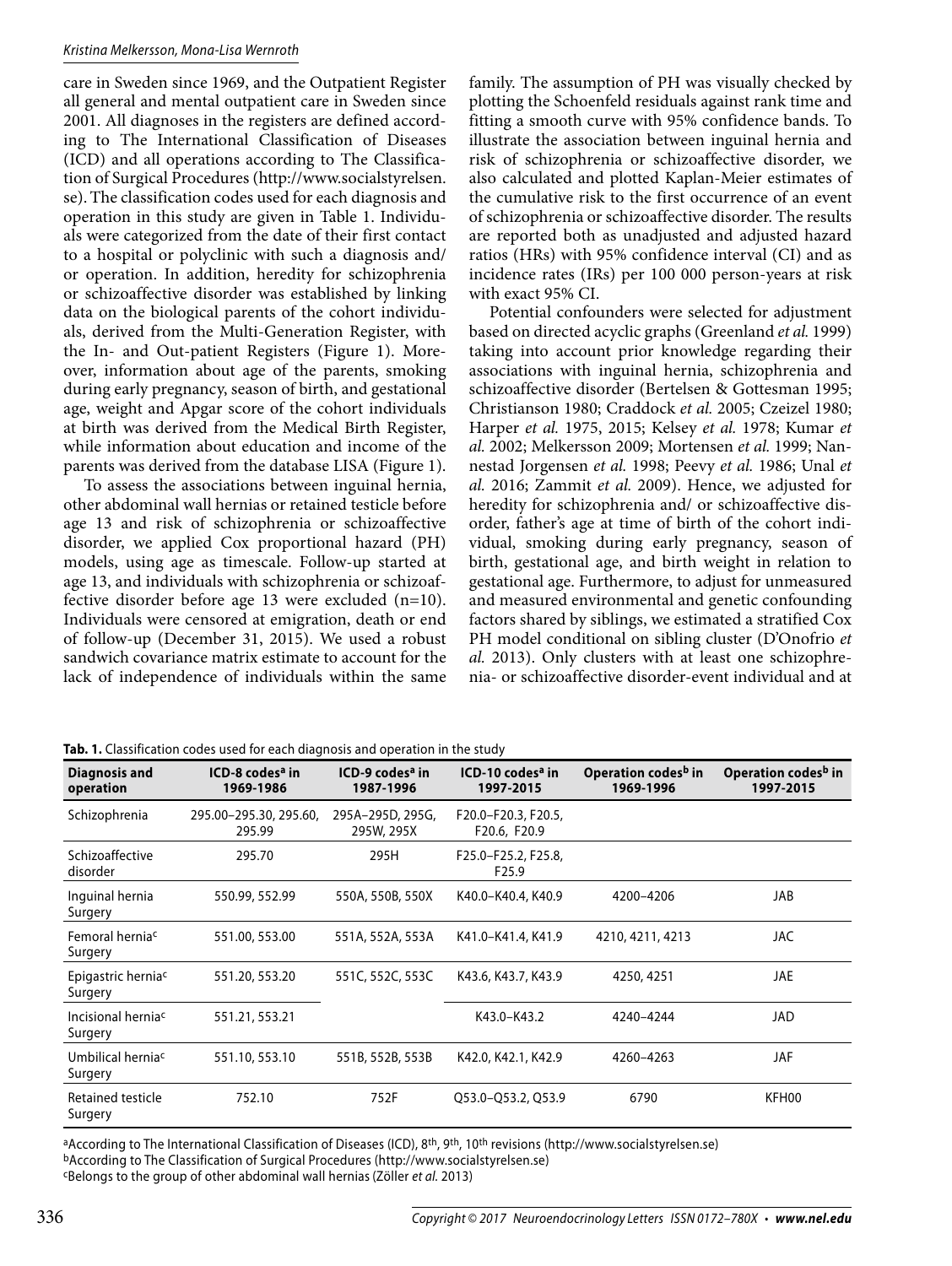A *p*-value of less than 0.05 was considered statistically significant. All calculations were made with the statistical program SAS version 9.4 (SAS Institute, Inc., Cary, NC, USA).

## **RESULTS**

women

> 9 years 9 years < 9 years missing

individuala 1 (lowest) 2 3 4 5 (highest) missing

Swedena father mother missing

> yes no missing

Household income categorized into fifths at time of birth of the cohort

Parent born outside

Mother living with the father at time of birth of the cohort individuala

Mother's age at time of birth of the cohort

Highest level of education achieved by either parent<sup>a</sup>

The study population included 1 302 599 individuals (48.7% females) and the length of follow-up was maximally 16.9 (median 9) years from their 13th birthday.

**No diagnosis of** 

630 175 (49.2)

1 149 933 (89.7) 103 701 (8.1) 16 571 (1.3) 11 299 (0.9)

147 872 (11.5) 133 642 (10.4) 5 679 (0.4)

1 111 179 (86.7) 61 322 (4.8) 109 003 (8.5)

individual (year)<sup>b</sup> 29.0 (5.1) 28.9 (5.2)

**A diagnosis of** 

3 902 (18.5)

18 894 (89.6) 1 731 (8.2) 276 (1.3) 194 (0.9)

2 235 (10.6) 1 966 (9.3) 89 (0.4)

18 073 (85.7) 1 101 (5.2) 1 921 (9.1) Characteristics of the study cohort are described in Table 2. During the follow-up (12 675 906 personyears), 1 314 individuals developed schizophrenia or schizoaffective disorder (Figure 1). The mean age (standard deviation) at diagnosis of schizophrenia or schizoaffective disorder was 21.5 (3.0) years.

The IRs with 95% CI of schizophrenia or schizoaffective disorder among individuals with a diagnosis of inguinal hernia, other abdominal wall hernias or retained testicle before age 13 are shown in Table 3 and the HRs with 95% CI are given in Figure 3. The risk of schizophrenia or schizoaffective disorder was significantly higher among individuals with a diagnosis of inguinal hernia before age 13, than among individuals without [Figures 2A and 3; adjusted hazard ratio (95% CI): 1.44 (1.01–2.06), *p=*0.0452]. This association was seen especially in the men, and remained significant in the sibling analysis of men (Figures 2B and 3). In contrast, among individuals with or without a diagnosis of

| <b>Characteristic</b> | inguinal hernia<br>before age 13 | inguinal hernia<br>before age 13 |
|-----------------------|----------------------------------|----------------------------------|
| All $(n)$             | 1281504                          | 21 0 95                          |
| Sexa<br>men           | 651 329 (50.8)                   | 17 193 (81.5)                    |

**Tab. 2.** Characteristics of the study cohort.

| <b>Characteristic</b>             | No diagnosis of<br>inguinal hernia<br>before age 13 | A diagnosis of<br>inguinal hernia<br>before age 13 |
|-----------------------------------|-----------------------------------------------------|----------------------------------------------------|
| Father's age at time              |                                                     |                                                    |
| of birth of the cohort            |                                                     |                                                    |
| individual (year) <sup>b</sup>    | 31.9(6.1)                                           | 31.8(6.1)                                          |
| missing(n)                        | 5563                                                | 89                                                 |
| Smoking during early              |                                                     |                                                    |
| pregnancy <sup>a</sup>            |                                                     |                                                    |
| non-smoker                        | 937 771 (73.2)                                      | 14 128 (67.0)                                      |
| 1-9 cigarettes/ day               | 156647 (12.2)                                       | 3 1 1 4 (14.8)                                     |
| > 9 cigarettes/ day               | 91 969 (7.2)                                        | 2016 (9.6)                                         |
| missing                           | 95 117 (7.4)                                        | 1837 (8.7)                                         |
| Season of birth <sup>a</sup>      |                                                     |                                                    |
| January - March                   | 333 433 (26.0)                                      | 5739 (27.2)                                        |
| April - December                  | 948 071 (74.0)                                      | 15 356 (72.8)                                      |
| Gestational age <sup>a</sup>      |                                                     |                                                    |
| < 38 weeks                        | 120745 (9.4)                                        | 4625 (21.9)                                        |
| 38-40 weeks                       | 821 505 (64.1)                                      | 12 198 (57.8)                                      |
| > 40 weeks                        | 316322 (24.7)                                       | 3825 (18.1)                                        |
| missing                           | 22932 (1.8)                                         | 447 (2.1)                                          |
| Birth weight (g)b                 | 3550.3 (547.8)                                      | 3 291.0 (783.9)                                    |
| $<$ 3000 $q^a$                    | 164 402 (12.8)                                      | 5 5 2 2 (26.2)                                     |
| 3000-3999 qa                      | 849 376 (66.3)                                      | 11 999 (56.9)                                      |
| $\geq 4000$ g <sup>a</sup>        | 243 944 (19.0)                                      | 3 100 (14.7)                                       |
| missing <sup>a</sup>              | 23 782 (1.9)                                        | 474 (2.2)                                          |
| Birth weight in relation to       |                                                     |                                                    |
| gestational age <sup>a</sup>      |                                                     |                                                    |
| small for age                     | 30 317 (2.4)                                        | 1494 (7.1)                                         |
| normal                            | 1182196 (92.3)                                      | 18519 (87.8)                                       |
| large for age                     | 43 434 (3.4)                                        | 556 (2.6)                                          |
| missing                           | 25 557 (2.0)                                        | 526 (2.5)                                          |
| Apgar score at 1 min <sup>a</sup> |                                                     |                                                    |
| $0 - 6$                           | 49 490 (3.9)                                        | 1 3 5 4 (6.4)                                      |
| $7 - 10$                          | 1201174 (93.7)                                      | 19112 (90.6)                                       |
| missing                           | 30 840 (2.4)                                        | 629 (3.0)                                          |

Abbreviations: g = gram, min = minute, n = number, SD = standard deviation; <sup>a</sup>Data are given as n (%), <sup>b</sup>Data are given as mean (SD)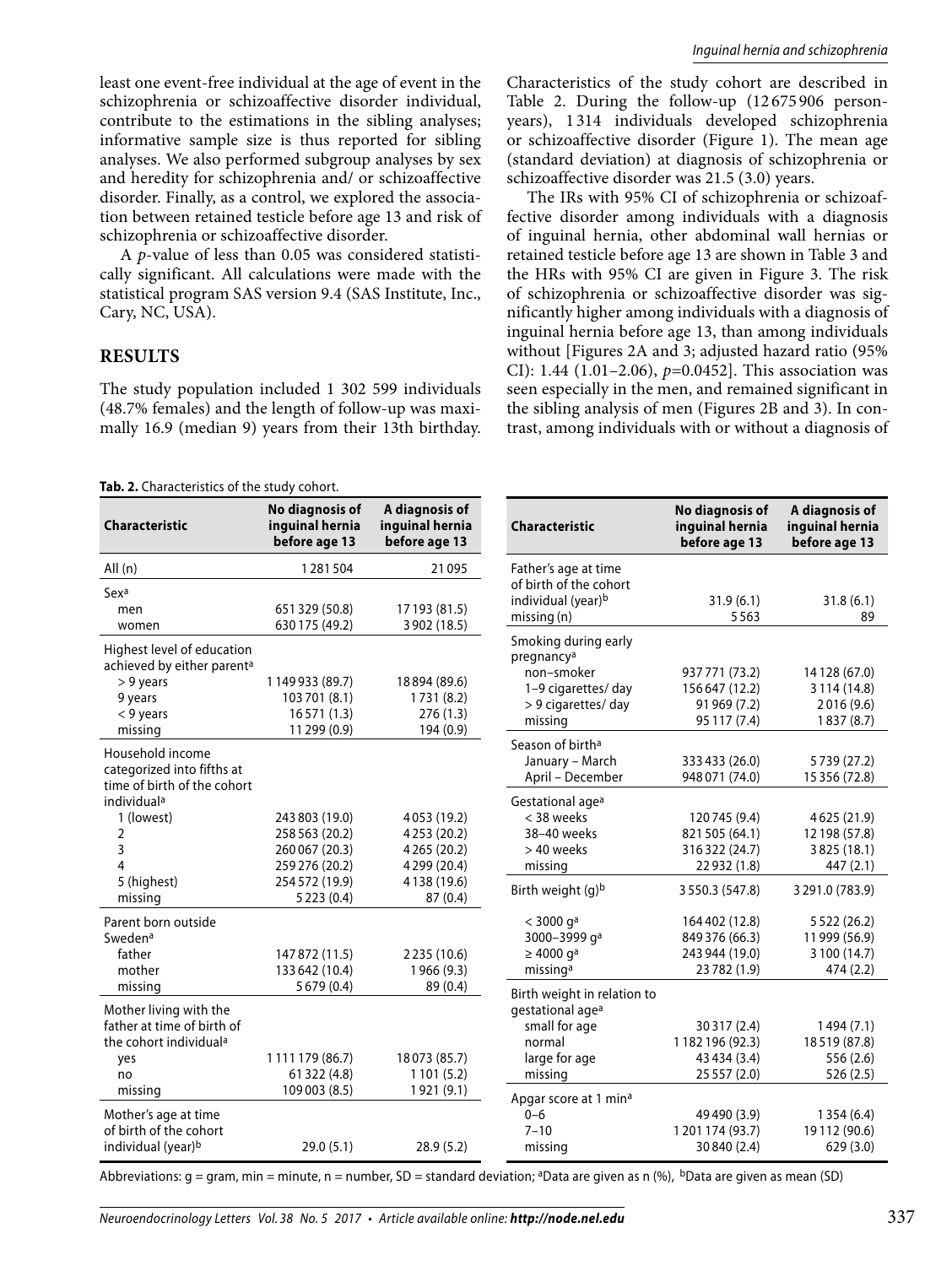#### Kristina Melkersson, Mona-Lisa Wernroth

other abdominal wall hernias or retained testicle before age 13, the risk of schizophrenia or schizoaffective disorder did not differ (Figure 3).





However, regarding the subgroup analysis by heredity for schizophrenia and/ or schizoaffective disorder, the number of individuals with heredity for schizophrenia and/ or schizoaffective disorder and a diagnosis of inguinal hernia before age 13 was in this study too small to achieve enough statistical power for disclosing or dismissing with certainty an association (Table 4).

In the original study population 37 375 individuals who were part of multiple births were included (Figure 1), of whom 35 290 were living in Sweden at age 13. A separate investigation of these individuals, of whom none was diagnosed with schizophrenia or schizoaffective disorder before age 13, showed that they more often had a diagnosis of inguinal hernia before age 13, than the singletons [1 308/35 290 (3.71%) vs 21 095/1 302 599 (1.62%)]. During the follow-up, 25 individuals who were part of multiple births developed schizophrenia or schizoaffective disorder. However, none (0%) of these 25 individuals had a diagnosis of inguinal hernia before age 13.

The small group of individuals who developed schizophrenia or schizoaffective disorder before age 13 included 10 individuals (five females) with no identified heredity for schizophrenia and/ or schizoaffective disorder (Figure 1). A separate investigation of the occurrence of inguinal hernia, other abdominal wall hernias or retained testicle before age 13 only among these 10 individuals, showed that one individual (10%) had a diagnosis of inguinal hernia, whereas none (0%) had diagnoses of other abdominal wall hernias or retained testicle.

## **DISCUSSION**

In this register-based cohort study, we found that earlyonset inguinal hernia diagnosed before age 13 is associated with an increased risk of developing schizophrenia or schizoaffective disorder, especially in men. The result remained when controlling for possible confounders as well as in an additional sibling cohort-analysis match-

**Tab. 3.** Incidence rates of schizophrenia or schizoaffective disorder associated with a diagnosis of inguinal hernia, other abdominal hernias or retained testicle before age 13.

|                                | $\tilde{\phantom{a}}$ |                      |                      |           |                      | Schizophrenia or schizoaffective disorder |           |                      |                           |
|--------------------------------|-----------------------|----------------------|----------------------|-----------|----------------------|-------------------------------------------|-----------|----------------------|---------------------------|
| <b>Somatic disease</b>         |                       | All                  |                      |           | Men                  |                                           |           | Women                |                           |
|                                | Cases (n)             | FU time <sup>a</sup> | IR (95 % CI)b        | Cases (n) | FU time <sup>a</sup> | IR (95 % CI)b                             | Cases (n) | FU time <sup>a</sup> | IR (95 % CI) <sup>b</sup> |
| Inquinal hernia                | 34                    | 4.84                 | 7.02 (4.86-9.81)     | 30        | 3.94                 | 7.61 (5.14-10.87)                         | 4         | 0.90                 | $4.43(1.21 - 11.35)$      |
| No inquinal hernia             | 1280                  | 291.26               | $4.39(4.16 - 4.64)$  | 749       | 148.11               | $5.06(4.70 - 5.43)$                       | 531       | 143.15               | 3.71 (3.40-4.04)          |
| Other abdominal herniasc       | $\overline{2}$        | 0.39                 | $5.14(0.62 - 18.58)$ | 2         | 0.22                 | $9.31(1.13 - 33.62)$                      | 0         | 0.17                 | $0.00$ (na-21.21)         |
| No other abdominal<br>herniasc | 1312                  | 295.71               | 4.44 (4.20 - 4.68)   | 777       | 151.83               | 5.12 (4.76-5.49)                          | 535       | 143.88               | $3.72(3.41 - 4.05)$       |
| Retained testicle              | na                    | na                   | na                   | 10        | 88.1                 | 5.32 (2.55-9.78)                          | na        | na                   | na                        |
| No retained testicle           | na                    | na                   | na                   | 769       | 150.16               | $5.12(4.77 - 5.50)$                       | na        | na                   | na                        |

Abbreviations: CI = confidence interval, FU = follow-up, IR = incidence rate,  $n =$  number, na = not applicable aExpressed as 100 000 person-years at risk; <sup>b</sup>Number of new cases per 100 000 person-years at risk; <sup>c</sup>According to Zöller et al. (2013)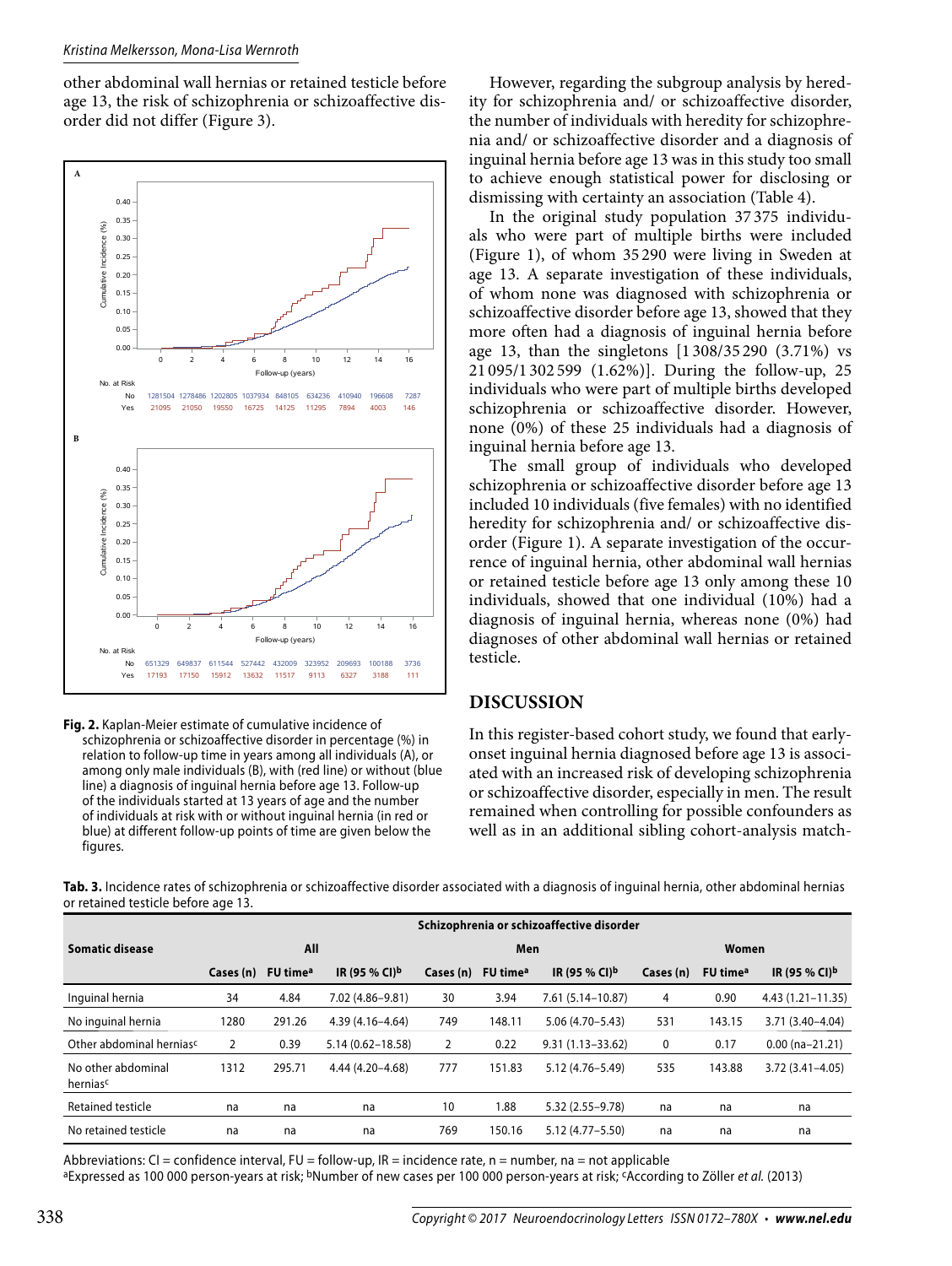**Tab. 4.** Risk of schizophrenia or schizoaffective disorder associated with a diagnosis of inguinal hernia before age 13 in individuals with or without heredity for schizophrenia and/ or schizoaffective disorder.

|                                      |                    | Schizophrenia or schizoaffective disorder |                          |                     |  |  |
|--------------------------------------|--------------------|-------------------------------------------|--------------------------|---------------------|--|--|
| Variable                             |                    | Cases (n)                                 | IR (95% CI) <sup>a</sup> | <b>HR (95% CI)</b>  |  |  |
| Heredity for schizophrenia and/or    | Inquinal hernia    |                                           | 66.71 (8.08-240.99)      | $2.06(0.50 - 8.51)$ |  |  |
| schizoaffective disorder             | No inquinal hernia | 57                                        | 32.68 (24.75-42.34)      | reference 1.00      |  |  |
| No heredity for schizophrenia and/or | Inguinal hernia    | 31                                        | $6.47(4.40 - 9.18)$      | 1.47 (1.03-2.10)    |  |  |
| schizoaffective disorder             | No inguinal hernia | 1213                                      | $4.21(3.97 - 4.45)$      | reference 1.00      |  |  |

Abbreviations: CI = confidence interval, HR = hazard ratio, IR = incidence rate,  $n =$  number aNumber of new cases per 100 000 person-years at risk

| Subgroup           |                                          | S/SA          |                    |                            |                           |                                         |         |                                                       |         |
|--------------------|------------------------------------------|---------------|--------------------|----------------------------|---------------------------|-----------------------------------------|---------|-------------------------------------------------------|---------|
|                    |                                          | <b>Events</b> | Total              |                            |                           | HR (95% CI)                             | p-value | HR (95% CI)                                           | p-value |
| All                | Inguinal hernia                          | n             | n                  |                            |                           |                                         |         |                                                       |         |
|                    | <b>No</b>                                | 1 2 8 0       | 1 281 504          |                            |                           | Reference                               |         |                                                       |         |
|                    | Yes                                      | 34            | 21 0 95            |                            |                           | 1.53 (1.09 to 2.15) 0.0147              |         | 1.44 (1.01 to 2.06) 0.0452                            |         |
| Men                |                                          |               |                    |                            |                           |                                         |         |                                                       |         |
|                    | No<br>Yes                                | 749<br>30     | 651 329<br>17 193  |                            |                           | Reference<br>1.44 (1.00 to 2.08) 0.0497 |         | 1.46 (1.01 to 2.12) 0.0460                            |         |
| Women              |                                          |               |                    |                            |                           |                                         |         |                                                       |         |
|                    | <b>No</b>                                | 531           | 630 175            |                            |                           | Reference                               |         |                                                       |         |
|                    | Yes                                      | 4             | 3 9 0 2            |                            |                           | 1.13 (0.42 to 3.03) 0.8038              |         | 0.56 (0.14 to 2.27) 0.4173                            |         |
| All                | Other abdominal wall hernia <sup>a</sup> |               |                    |                            |                           |                                         |         |                                                       |         |
|                    | <b>No</b>                                |               | 1 312 1 300 810    |                            |                           | Reference                               |         |                                                       |         |
|                    | Yes                                      | 2             | 1789               |                            |                           | 1.35 (0.34 to 5.38) 0.6742              |         |                                                       |         |
| Men                | No                                       | 777           | 667 530            |                            |                           | Reference                               |         |                                                       |         |
|                    | Yes                                      | 2             | 992                |                            |                           | 2.15 (0.54 to 8.59) 0.2799              |         |                                                       |         |
| Women              |                                          |               |                    |                            |                           |                                         |         |                                                       |         |
|                    | No                                       | 535           | 633 280            |                            |                           | Reference                               |         |                                                       |         |
|                    | Yes                                      | $\Omega$      | 797                |                            |                           | .                                       |         |                                                       |         |
|                    | <b>Retained testicle</b>                 |               |                    |                            |                           |                                         |         |                                                       |         |
| Men                | No                                       |               |                    |                            |                           |                                         |         |                                                       |         |
|                    | Yes                                      | 769<br>10     | 660 048<br>8 4 7 4 |                            |                           | Reference<br>1.13 (0.60 to 2.10) 0.7087 |         |                                                       |         |
|                    |                                          |               |                    |                            |                           |                                         |         |                                                       |         |
|                    | Sibling analysis<br>Inguinal hernia      |               |                    |                            |                           |                                         |         |                                                       |         |
| All                |                                          |               |                    |                            |                           |                                         |         |                                                       |         |
|                    | <b>No</b>                                | 605           | 1440               |                            |                           | Reference                               |         |                                                       |         |
|                    | Yes                                      | 15            | 28                 |                            |                           |                                         |         | 1.85 (0.82 to 4.18) 0.1400 1.99 (0.85 to 6.55) 0.1124 |         |
| Men                | No                                       | 178           | 401                |                            |                           |                                         |         |                                                       |         |
|                    | Yes                                      | 11            | 16                 |                            |                           | Reference                               |         | 3.24 (1.01 to 10.4) 0.0481 3.56 (1.06 to 12.0) 0.0407 |         |
| Women <sup>b</sup> |                                          |               |                    |                            |                           |                                         |         |                                                       |         |
|                    |                                          |               |                    |                            | ┯┯                        |                                         |         |                                                       |         |
|                    |                                          |               |                    | 0.3<br>0.1<br>$\mathbf{1}$ | $\overline{2}$<br>3 4 5 7 |                                         |         |                                                       |         |
|                    |                                          |               |                    | Hazard Ratio               |                           |                                         |         |                                                       |         |
|                    |                                          |               |                    | ∩<br>Unadjusted            | Adjusted                  |                                         |         |                                                       |         |
|                    |                                          |               |                    |                            |                           |                                         |         |                                                       |         |
|                    |                                          |               |                    |                            |                           |                                         |         |                                                       |         |

**Fig. 3.** Hazard ratios of schizophrenia or schizoaffective disorder among individuals with a diagnosis of inguinal hernia, other abdominal wall hernias or retained testicle before age 13, and among siblings to individuals with a diagnosis of inguinal hernia before age 13. Solid vertical line crossing at 1.0 is the reference including all individuals or all siblings with no diagnosis of the somatic disease in question.

ing for shared genetic and environmental risks. Neither did a diagnosis before age 13 of retained testicle, which is caused by factors other than those for inguinal hernia (Foresta *et al.* 2008; Franz 2008; Kojima *et al.*  2009; Lynen Jansen *et al.* 2004) and was used as control, increase the risk of developing schizophrenia or schizoaffective disorder.

This association between inguinal hernia and schizophrenia or schizoaffective disorder is of great interest, as it is known that altered collagen synthesisand degradation routes underlie development of inguinal hernia in young men (Bellón *et al.* 2001; Franz 2008; Friedman *et al.* 1993; Lynen Jansen *et al.* 2004; Szczesny *et al.* 2006); at the same time as the three most signifi-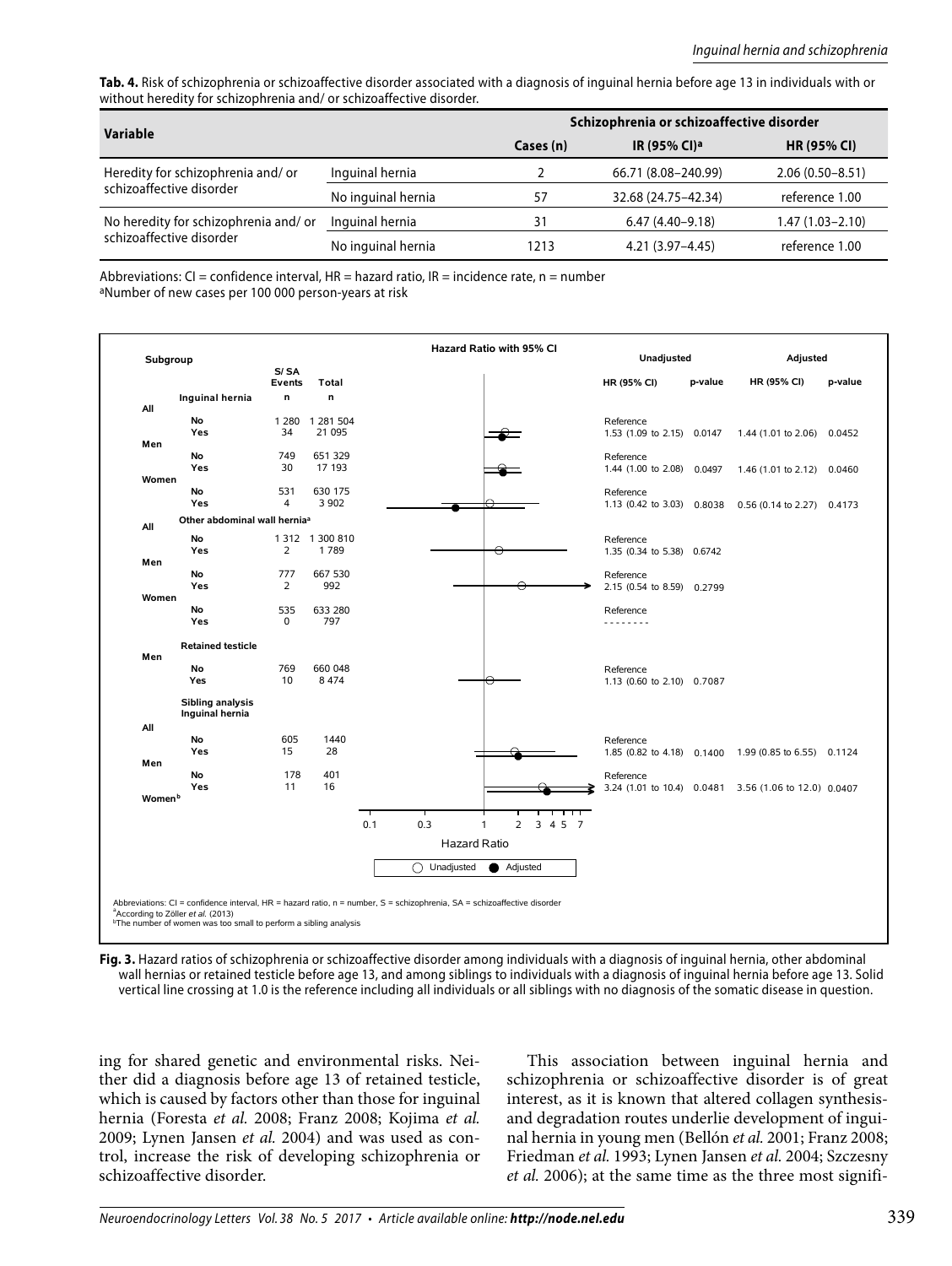cantly upregulated mRNA transcripts in post-mortem brains of individuals with schizophrenia or schizoaffective disorder compared with matched controls derive from the genes heat shock protein family A member 6 (*HSPA6*), serpin family H member 1 (*SERPINH1*) and BCL2 associated athanogene 3 (*BAG3*), which all code proteins involved in the collagen metabolism in the human brain and body (Fillman *et al.* 2013). Interestingly, our finding is further supported by the fact that two genetic syndromes; Marfan syndrome, an autosomally dominantly inherited connective tissue defect disorder related to recurrent inguinal hernia, also may be presenting with schizophrenia-like psychosis (Dietz & Pyeritz 1995; Lindeboom & Westerveld-Brandon 1950; Van Den Bossche *et al.* 2012) and the velocardiofacial syndrome, besides its typical features, also may include other anomalies such as inguinal hernia and schizophrenia (Karayiorgou *et al.* 1995; Matsuoka *et al.*  1998).

To the best of our knowledge, this is the first registerbased study published, showing an association between early-onset inguinal hernia and development of schizophrenia or schizoaffective disorder. The question is what the common biological basis for inguinal hernia and schizophrenia or related psychosis is. However, this is still not known. Nevertheless, it is interesting that a biological mechanism proposed for inguinal hernia formation is abnormal collagen metabolism and that the fibroblast is the major source for collagen synthesis and turnover, and therefore defects in fibroblast function are an important mechanism for subsequent tissue collagen disease (Franz 2008; Lynen Jansen *et al.* 2004). Furthermore, in fibroblasts from schizophrenia patients, the transport of the amino acid tyrosine across cell membranes is aberrant (Flyckt *et al.* 2001; Hagenfeldt *et al.*  1987; Ramchand *et al.* 1996), at the same time as tyrosine is the precursor to dopamine formation in brain and body; and the dopamine hypothesis, postulating a dysregulation of dopamine transmission in the brain, remains the main theory for the pathophysiology of schizophrenia (Carlsson 1978; Seeman & Seeman 2014).

Multiple birth has been reported in several previous studies to be associated with increased risk of early-onset inguinal hernia (Bakwin 1971; Chung & Myrianthopoulos 1975; Czeizel 1980; Sawaguchi *et al.*  1975), and also in this study, a diagnosis of inguinal hernia before age 13 was more common in individuals who were part of multiple births than in singletons. As causative factors for inguinal hernia in multiple birth can be assumed to, at least in part, differ from those for inguinal hernia in general (Bakwin 1971; Sawaguchi *et al.* 1975), we chose to exclude all individuals who were part of multiple births from our final study cohort.

Childhood-onset schizophrenia (defined by an onset of schizophrenia before age 13) is a rare early-onset variant of the more common adult-onset schizophrenia (Asarnow & Forsyth 2013; Kolvin 1971; Lachman 2014; Nicolson & Rapoport 1999). Although the current diagnostic classification systems DSM-5 (American Psychiatric Association 2013) and ICD-10 (http://www. socialstyrelsen.se) use the same criteria to diagnose schizophrenia in children as in adults (Lachman 2014), childhood-onset schizophrenia is associated with a greater familial aggregation of schizophrenia spectrum disorders and a higher rate of rare allelic variants than the adult-onset schizophrenia (Asarnow & Forsyth 2013). In this study, we therefore focused on the individuals with adult-onset schizophrenia or schizoaffective disorder and excluded the 10 individuals with onset of these two disorders before 13 years of age from the final study cohort. However, when we separately investigated the occurrence of inguinal hernia before age 13 only in these 10 individuals, we found that 1 (10%) of the individuals had inguinal hernia, possibly pointing to that the rate of early-onset inguinal hernia even is higher in the childhood-onset schizophrenia or schizoaffective disorder group, than in the adult-onset group.

The major strength of this study includes its prospective and population-based design, ensuring that all events of schizophrenia or schizoaffective disorder were recorded prospectively and independently of the exposures (the somatic diseases in question) and therefore not subject to selection or recall bias. A further strength also includes the narrow diagnostic selection of only schizophrenia and its related schizoaffective disorder, and not of all nonaffective psychoses, allowing investigation of specific associations between inguinal hernia, other abdominal wall hernias or retained testicle, and schizophrenia or related psychosis. The limitations, on the other hand, consist of lack of analyses of associations between the somatic diseases in question and schizophrenia or schizoaffective disorder with onset between 29–40 years of age or late-onset, i.e. after the age of 40 (Harris & Jeste 1988; Howard *et al.* 2000), which could not be carried out in this study that only allowed a follow-up of the cohort individuals up to maximally age 28. With regard to inguinal hernia also occuring more often in men than in women (Lau *et al.* 2007), the finding in this study of a gender difference in the association between inguinal hernia and schizophrenia or schizoaffective disorder was not unexpected. However, it cannot be ruled out that also the as-a-rule later onset of schizophrenia or schizoaffective disorder in women than in men (DeLisi 1992; Häfner 2003), could have contributed to the lack of association in the women. The limitations also include lack of data on the variables heredity for inguinal hernia, low maternal weight gain during pregnancy, and alcohol and/ or substance use during pregnancy, which are possible risk factors for both inguinal hernia and schizophrenia or related psychosis (Chung & Myrianthopoulos 1975; Lau *et al.*  2007; Liem *et al.* 1997; Mackay *et al.* 2017; Perlmutter 1974; Popova *et al.* 2016; Zammit *et al.* 2009). However, as the sibling cohort-analysis showed a similar result to the cohort-analysis itself in this study, it is unlikely that these variables can explain the observed associations.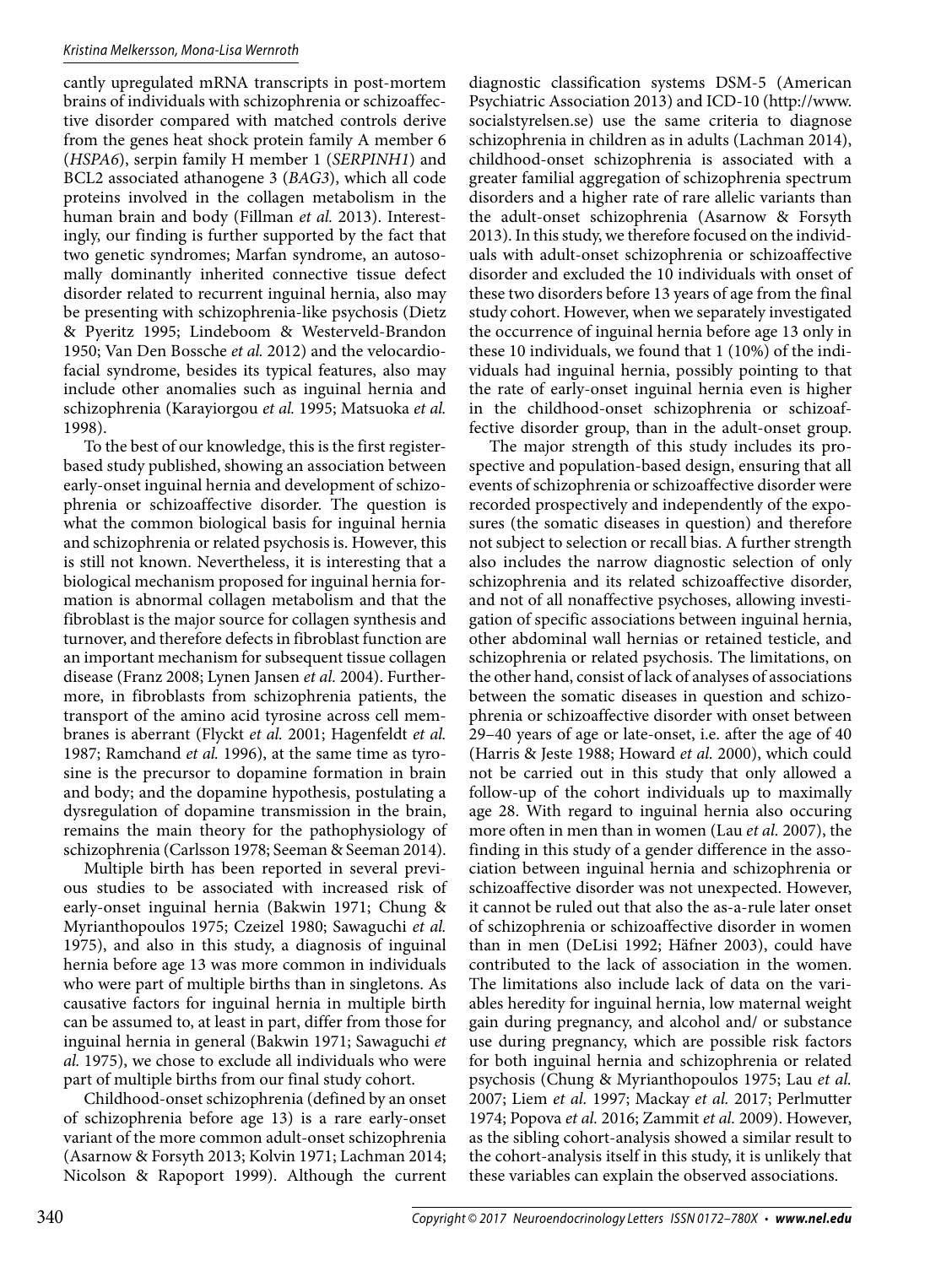In conclusion, this study shows that early-onset inguinal hernia diagnosed before age 13 is associated with an increased risk of developing schizophrenia or schizoaffective disorder, especially in men. Interestingly, this association may point to a common biological basis for the development of inguinal hernia and schizophrenia or related psychosis.

## **ACKNOWLEDGEMENTS**

This study was supported by grants from the Foundation Tornspiran and the Swedish Society of Medicine (K.M.) and was presented in part as an abstract at the 30th ECNP Congress in Paris, France, 2–5 September 2017.

#### REFERENCES

- 1 Allison DB, Fontaine KR, Heo M, Mentore JL, Cappelleri JC, Chandler LP, et al. (1999). The distribution of body mass index among individuals with and without schizophrenia. J Clin Psychiatry. **60**: 215–220.
- 2 American Psychiatric Association (2013). Diagnostic and statistical manual of mental disorders, 5<sup>th</sup> edn. Arlington, VA, USA: American Psychiatric Publishing.
- 3 Asarnow RF, Forsyth JK (2013). Genetics of childhood-onset schizophrenia [review]. Child Adolesc Psychiatric Clin N Am. **22**: 675–687.
- 4 Bakwin H (1971). Indirect inguinal hernia in twins. J Pediat Surg. **6**: 165–168.
- 5 Bellón JM, Bajo A, G<sup>a</sup>-Honduvilla N, Gimeno MJ, Pascual G, Guerrero A, et al. (2001). Fibroblasts from the transversalis fascia of young patients with direct inguinal hernias show constitutive MMP-2 overexpression. Ann Surg. **233**: 287–291.
- 6 Benros ME, Nielsen PR, Nordentoft M, Eaton WW, Dalton SO, Mortensen PB (2011). Autoimmune diseases and severe infections as risk factors for schizophrenia: a 30-year populationbased register study. Am J Psychiatry. **168**: 1303–1310.
- 7 Bertelsen A, Gottesman II (1995). Schizoaffective psychoses: genetical clues to classification [review]. Am J Med Genet. **60**: 7–11.
- 8 Brown S (1997). Excess mortality of schizophrenia. A meta-analysis. Br J Psychiatry. **171**: 502–508.
- Brown S, Birtwistle J, Roe L, Thompson C (1999). The unhealthy lifestyle of people with schizophrenia. Psychol Med. **29**: 697– 701.
- 10 Carlsson A (1978). Antipsychotic drugs, neurotransmitters, and schizophrenia. Am J Psychiatry. **135**: 164–173.
- 11 Christianson RE (1980). The relationship between maternal smoking and the incidence of congenital anomalies. Am J Epidemiol. **112**: 684–695.
- 12 Chung CS, Myrianthopoulos NC (1975). Factors affecting risks of congenital malformations. I. Analysis of epidemiologic factors in congenital malformations. Report from the Collaborative Perinatal Project. Birth Defects Orig Artic Serv. **11**: 1–22.
- 13 Craddock N, O´Donovan MC, Owen MJ (2005). The genetics of schizophrenia and bipolar disorder: dissecting psychosis [review]. J Med Genet. **42**: 193–204.
- 14 Czeizel A (1980). Epidemiologic characteristics of congenital inguinal hernia. Helv Paediatr Acta. **35**: 57–67.
- 15 Dalman C, Broms J, Cullberg J, Allebeck P (2002). Young cases of schizophrenia identified in a national inpatient register. Are the diagnoses valid? Soc Psychiatry Psychiatr Epidemiol. **37**: 527–531.
- 16 DeLisi LE (1992). The significance of age of onset for schizophrenia [review]. Schizophr Bull. **18**: 209–215.
- 17 Dietz HC, Pyeritz RE (1995). Mutations in the human gene for fibrillin-1 (FBN1) in the Marfan syndrome and related disorders. Hum Mol Genet. **4**: 1799–1809.
- 18 Dixon L, Postrado L, Delahanty J, Fischer P, Lehman A (1999). The association of medical comorbidity in schizophrenia with poor physical and mental health. J Nerv Ment Dis. **187**: 496–502.
- 19 D'Onofrio BM, Lahey BB, Turkheimer E, Lichtenstein P (2013). Critical need for family-based, quasi-experimental designs in integrating genetic and social science research. Am J Public Health. **103**(suppl 1): S46–S55.
- 20 Fillman SG, Cloonan N, Catts VS, Miller LC, Wong J, McCrossin T, et al. (2013). Increased inflammatory markers identified in the dorsolateral prefrontal cortex of individuals with schizophrenia. Mol Psychiatry. **18**: 206–214.
- 21 Flyckt L (2001). Schizophrenia as a systemic disorder studies of peripheral and central biological functions [dissertation]. Stockholm, Sweden: Karolinska Institutet.
- 22 Flyckt L, Venizelos N, Edman G, Bjerkenstedt L, Hagenfeldt L, Wiesel F-A (2001). Aberrant tyrosine transport across the cell membrane in patients with schizophrenia. Arch Gen Psychiatry. **58**: 953–958.
- 23 Foresta C, Zuccarello D, Garolla A, Ferlin A (2008). Role of hormones, genes, and environment in human cryptorchidism. Endocr Rev. **29**: 560–580.
- 24 Franz MG (2008). The biology of hernia formation [review]. Surg Clin N Am. **88**: 1–15.
- 25 Freedman R (2003). Schizophrenia [review]. N Engl J Med. **349**: 1738–1749.
- 26 Friedman DW, Boyd CD, Norton P, Greco RS, Boyarsky AH, Mackenzie JW, et al. (1993). Increases in type III collagen gene expression and protein synthesis in patients with inguinal hernias. Ann Surg. **218**: 754–760.
- 27 Greenland S, Pearl J, Robins JM (1999). Causal diagrams for epidemiologic research. Epidemiology. **10**: 37–48.
- 28 Hagenfeldt L, Venizelos N, Bjerkenstedt L, Wiesel F-A (1987). Decreased tyrosine transport in fibroblasts from schizophrenic patients. Life Sci. **41**: 2749–2757.
- 29 Harper RG, Garcia A, Sia C (1975). Inguinal hernia: a common problem of premature infants weighing 1,000 grams or less at birth. Pediatrics. **56**: 112–115.
- 30 Harper S, Towers-Evans H, MacCabe J (2015). The aetiology of schizophrenia: what have the Swedish Medical Registers taught us? [review] Soc Psychiatry Psychiatr Epidemiol. **50**: 1471–1479.
- 31 Harris MJ, Jeste DV (1988). Late-onset schizophrenia: an overview [review]. Schizophr Bull. **14**: 39–55.
- 32 Hennekens CH, Hennekens AR, Hollar D, Casey DE (2005). Schizophrenia and increased risks of cardiovascular disease. Am Heart J. **150**: 1115–1121.
- 33 Howard R, Rabins PV, Seeman MV, Jeste DV, and the International late-onset schizophrenia group (2000). Late-onset schizophrenia and very-late-onset schizophrenia-like psychosis: an international consensus [review]. Am J Psychiatry. **157**: 172–178.
- 34 Häfner H (2003). Gender differences in schizophrenia [review]. Psychoneuroendocrinology. **28**: 17–54.
- 35 Karayiorgou M, Morris MA, Morrow B, Shprintzen RJ, Goldberg R, Borrow J, et al. (1995). Schizophrenia susceptibility associated with interstitial deletions of chromosome 22q11. Proc Natl Acad Sci USA. **92**: 7612–7616.
- 36 Kelsey JL, Dwyer T, Holford TR, Bracken MB (1978). Maternal smoking and congenital malformations: an epidemiological study. J Epidemiol Commun Health. **32**: 102–107.
- 37 Kirkpatrick B, Miller B, Garcia-Rizo C, Fernandez-Egea E (2014). Schizophrenia: a systemic disorder [review]. Clin Schizophr Relat Psychoses. **8**: 73–79.
- 38 Kojima Y, Mizuno K, Kohri K, Hayashi Y (2009). Advances in molecular genetics of cryptorchidism [review]. Urology. **74**: 571–578.
- 39 Kolvin I (1971). Studies in the childhood psychoses. I. Diagnostic criteria and classification. Br J Psychiatry. **118**: 381–384.
- 40 Kristjansson E, Allebeck P, Wistedt B (1987). Validity of the diagnosis schizophrenia in a psychiatric inpatient register: a retrospective application of DSM-III criteria on ICD-8 diagnoses in Stockholm county. Nord J Psychiatry. **41**: 229–234.